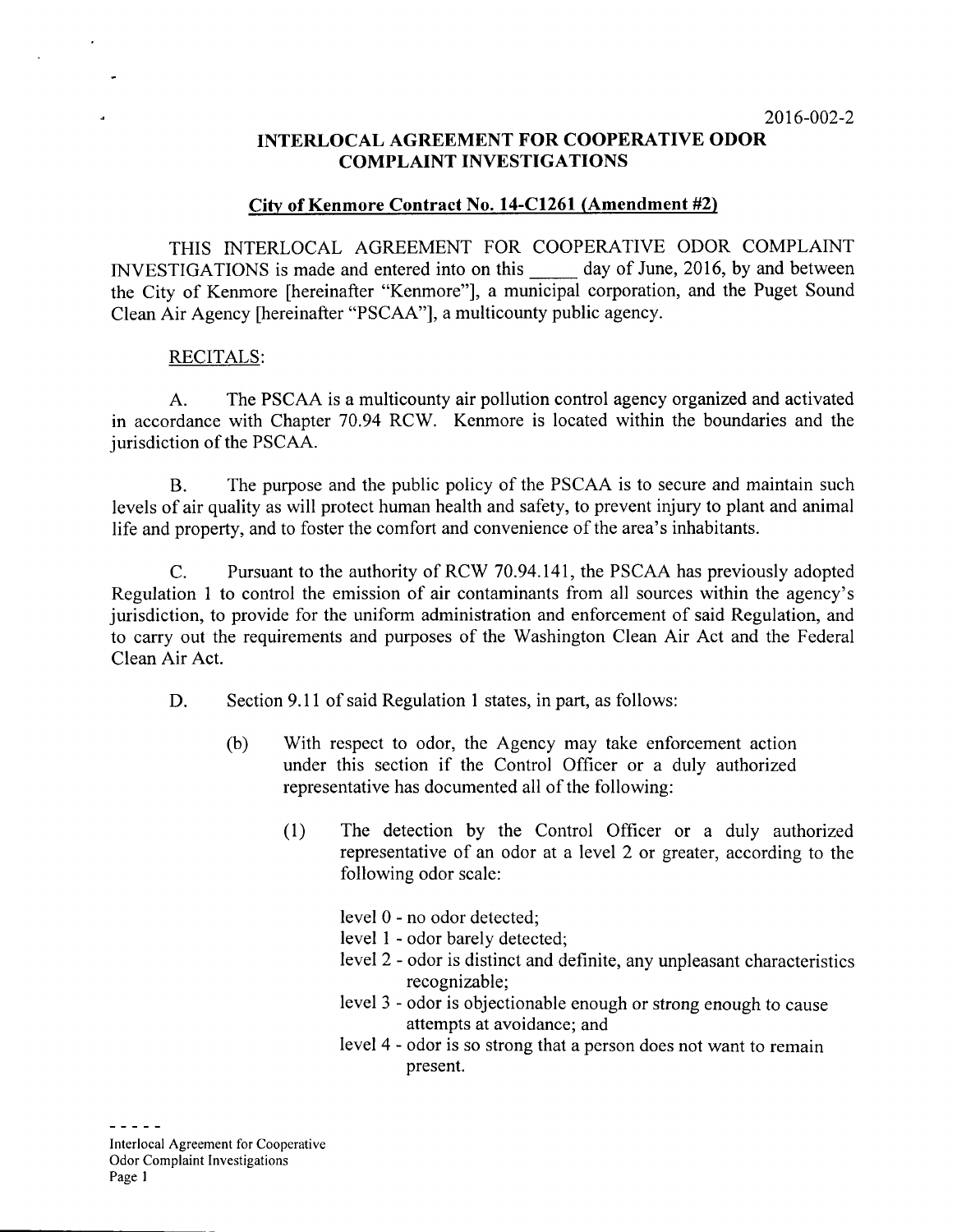- (2) An affidavit from a person making a complaint that demonstrates that they have experienced air contaminant emissions in sufficient quantities and of such characteristics and duration so as to unreasonably interfere with their enjoyment of life and property; and
- (3) The source of the odor.

E. Kenmore and the PSCAA have determined that their mutual goal of ensuring clean air for Kenmore's citizens would be more efficiently attained if some of the odor complaint investigations described in Regulation 1, Section 9.11 (b) could be conducted by Kenmore within its jurisdiction, on behalf of the PSCAA.

F. Kenmore and the PSCAA are desirous of entering into an agreement to memorialize the terms and conditions under which Kenmore may conduct said odor complaint investigations on behalf of the PSCAA. In compliance with and under the authority of Chapter 39.34, RCW, the purpose of this Agreement is to specify said terms and conditions.

G. Given that (1) promoting and enforcing air quality is the primary responsibility of the PSCAA and not of Kenmore, (2) Kenmore is not mandated by State Law to investigate or enforce air quality complaints on behalf of the PSCAA, (3) Kenmore has limited resources, and (4) the full impact and workload requirement for Kenmore to handle air quality complaint investigations is unknown, this Agreement should be considered a temporary trial arrangement with a fixed end date and with the right of Kenmore or the PSCAA to terminate this Agreement at any time within the parameters set forth below.

Now, therefore, in consideration of the mutual promises made herein, it is hereby agreed as follows by the parties:

1. Odor Complaint Investigations. The PSCAA hereby authorizes Kenmore, on a non-exclusive basis, as Kenmore staff time and resources permit at the sole discretion of the Kenmore City Manager or his/her designee, and on behalf of the PSCAA, to conduct odor complaint investigation activities detailed in Regulation 1, Section 9.11(b) of the PSCAA, including but not limited to:

1.1 Quantifying the odor detected according to the following scale, on a written form furnished by the PSCAA:

level 0 - no odor detected;

- level 1 odor barely detected;
- level 2 odor is distinct and definite, any unpleasant characteristics recognizable;
- level 3 odor is objectionable enough or strong enough to cause attempts at avoidance; and
- level 4 odor is so strong that a person does not want to remain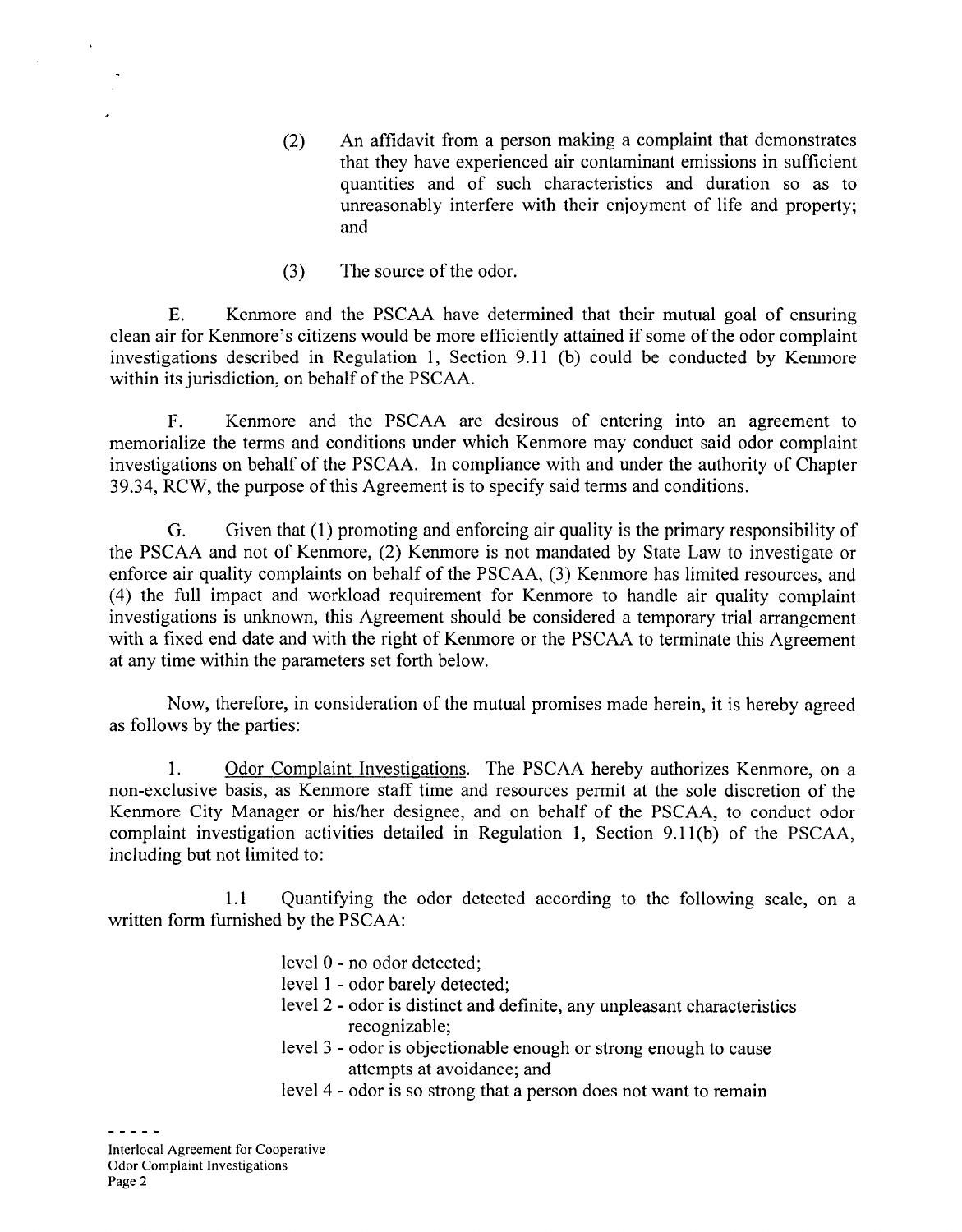present.

1.2 Interviewing the complainant(s) and obtaining from him/her/them a signed affidavit or other formal statement which describes the odor, the source of the emission, the person who the complainant believes is responsible for causing or allowing the odor, and distress or ill effects caused by the odor. Said affidavit or statement shall be completed on a form furnished to Kenmore by the PSCAA.

1.3 Determining and documenting the source of the odor, to the best of Kenmore's knowledge.

1.4 Prior to any investigation conducted by Kenmore, PSCAA shall provide all necessary training to Kenmore personnel who are tasked with conducting such investigations.

2. Submittal to PSCAA. With respect to each individual complaint, at such time as Kenmore has completed the investigation activities described in Section 1 above, Kenmore shall submit to the PSCAA any written documentation pertaining to said complaint. In its sole discretion, the PSCAA shall then determine whether or not to initiate any enforcement action.

3. Other Remedies. Nothing in this Agreement shall be construed to impair any cause of action or legal remedy which Kenmore may have for injury or damages arising from the emission of any odor in such place, manner or concentration as to constitute air pollution or a nuisance.

4. Agency Authority. Except as otherwise provided herein, neither party shall have agency authority to act for or bind the other party in any matter. This Agreement does not preclude or discourage the PSCAA from responding to and investigating air quality complaints within Kenmore. The PSCAA recognizes that Kenmore may not have the time and resources, given other competing Kenmore priorities, to respond to all air quality complaints in Kenmore.

5. Responsible Official. The Kenmore official responsible for conducting odor complaint investigations shall be the City Manager or his/ her designees. For purposes of Regulation 1, Section 9.1 l(b), said official(s) shall be the "duly authorized representative" of the PSCAA referenced therein.

6. Financing. The cost of conducting the odor complaint investigations performed by Kenmore described in Section 1 above shall be borne exclusively by Kenmore. The cost of any enforcement action taken as a result of the investigation shall be borne exclusively by the PSCAA.

7. Administrator. The administrator of this Agreement shall be Kim Cole of the PSCAA, or his successor, and he or his successor shall be responsible for administering the cooperative undertaking described herein.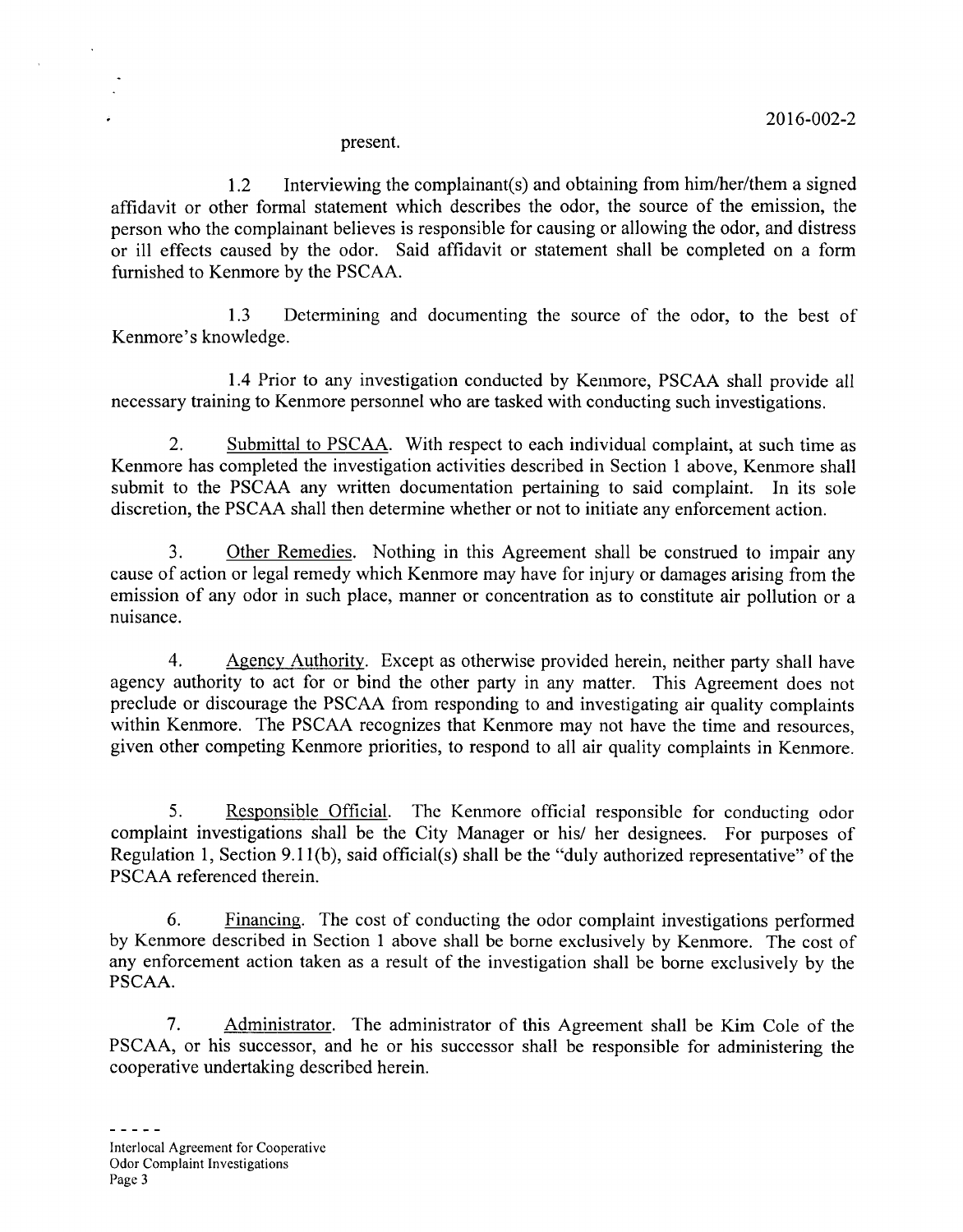8. Duration and Termination. This Agreement shall continue in full force and effect from the effective date of this Agreement through June 30, 2017; provided that at any time during this Agreement either party may give the other party thirty (30) days written notice of the former's intent to terminate this Agreement. Upon the termination of this Agreement, Kenmore shall submit to the PSCAA any written documentation secured with respect to an ongoing complaint investigation.

9. Notices. All notices and other communications hereunder shall be deemed to have been duly given if delivered or mailed, certified mail, with postage prepaid (a) if to Kenmore, to:

> City of Kenmore Bryan Hampson Development Services Director  $18120\,68^{th}$  Ave NE Kenmore, WA 98028

or to such other person or place as Kenmore shall furnish to the PSCAA in writing, or (b) if to the PSCAA, to:

> The Puget Sound Clean Air Agency Kim Cole Supervising Inspector 1904 Third Ave, Ste 105 Seattle, WA 98101

or to such other person or place as the PSCAA shall furnish to Kenmore in writing.

10. Severability. If any part of this Agreement is held by a court of competent jurisdiction to be invalid, void or unenforceable, the remainder of the provisions shall remain in full force and effect and shall in no way be affected, impaired or invalidated.

11. Counterparts. This Agreement may be signed in two counterparts and, if so signed, shall be deemed one integrated Agreement.

12. Entire Agreement. This Agreement constitutes the entire agreement between the parties with respect to the subject matter of this Agreement. There are no promises, terms, conditions or obligations other than those contained herein, and this Agreement shall supersede all previous communications, negotiations, representations or agreements, either verbal or written, between the parties hereto concerning the subject matter of this Agreement.

13. Amendment. This Agreement may not be modified or amended except by writing signed by both parties hereto.